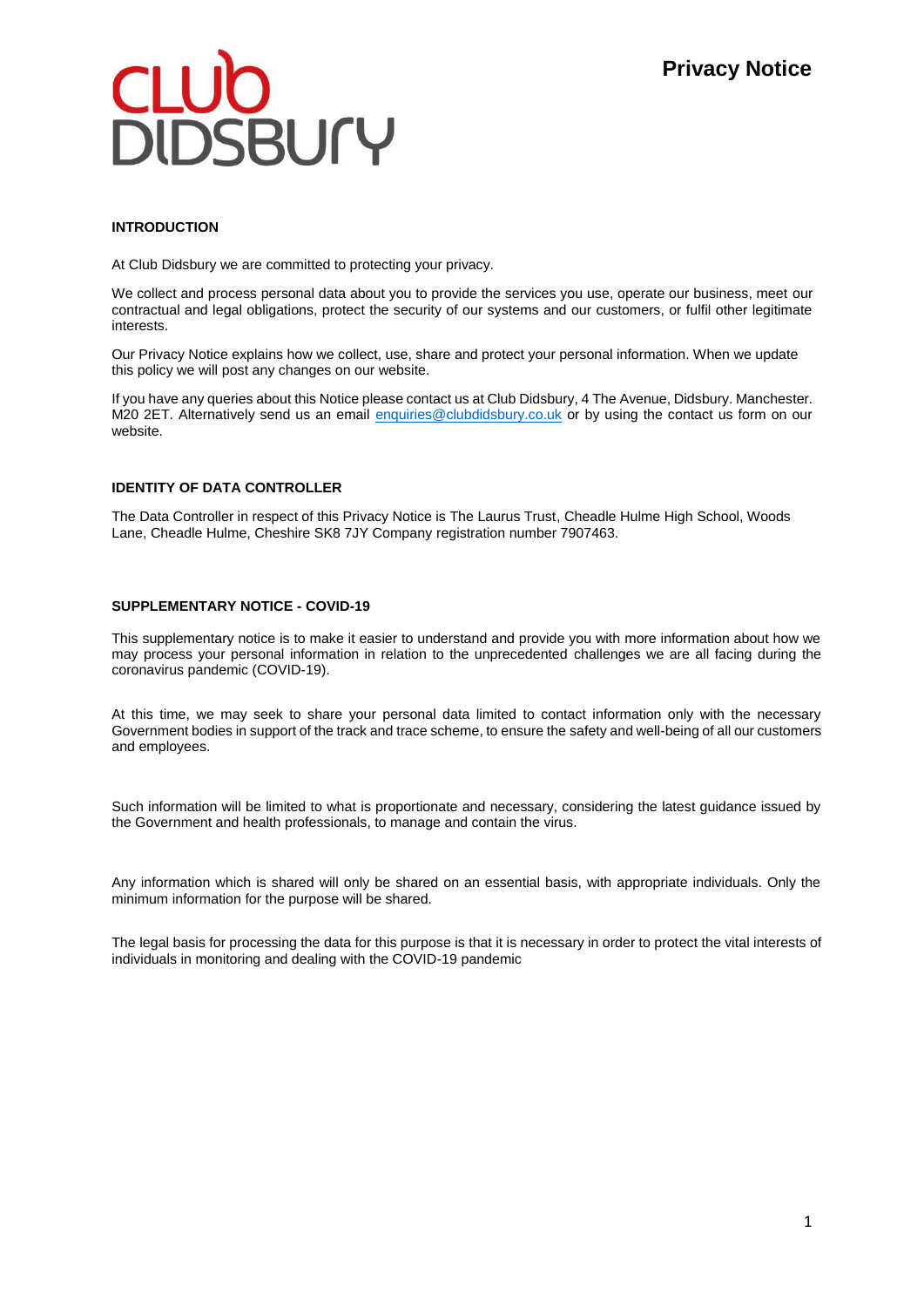# **CLUD<br>DIDSBUrY**

### **WHEN DO WE COLLECT INFORMATION?**

We collect your personal information when you:

- Complete a Block Booking Agreement
- Complete a Sports Hall Booking
- Complete an Outdoor Pitch Booking
- Complete a Tennis Court Booking
- Register interest for upcoming Club Didsbury events
- Ask us for more information about a product or service, or contact us with a question or complaint
- Take part in a competition, prize draw or survey
- Visit or browse our website. See our Website Privacy Policy
- Contact Club Didsbury team through telephone, email or online
- Send an email to [enquiries@clubdidsbury.co.uk](mailto:enquiries@clubdidsbury.co.uk)
- Have an accident at Club Didsbury or where there was an incident where you were a witness or personally affected
- Use the Club Didsbury app
- Attend Club Didsbury and your image is captured on our CCTV system. We operate CCTV on our car parks and entrance doors for the safety and security of our staff, students, visitors and the facilities. The CCTV images are deleted every 14 days.

### **WHAT INFORMATION DO WE COLLECT?**

The information we collect is required for the purpose of creating your Member Account. Such information allows you to be identified as a member of Club Didsbury and includes:

- Name, date of birth, gender, e-mail address, postal address, telephone number, health declaration and whether you require disabled access
- Credit or debit card information, information about your bank account number and sort code or other banking information. Note that we do not store your bank or credit card details on our web servers
- Your contact with us, such as a note or recording of a call you make to our contact centre, an email or other records of any contact you have with us
- Your membership information such as dates of payment owed and received, the services you use and any other information related to your account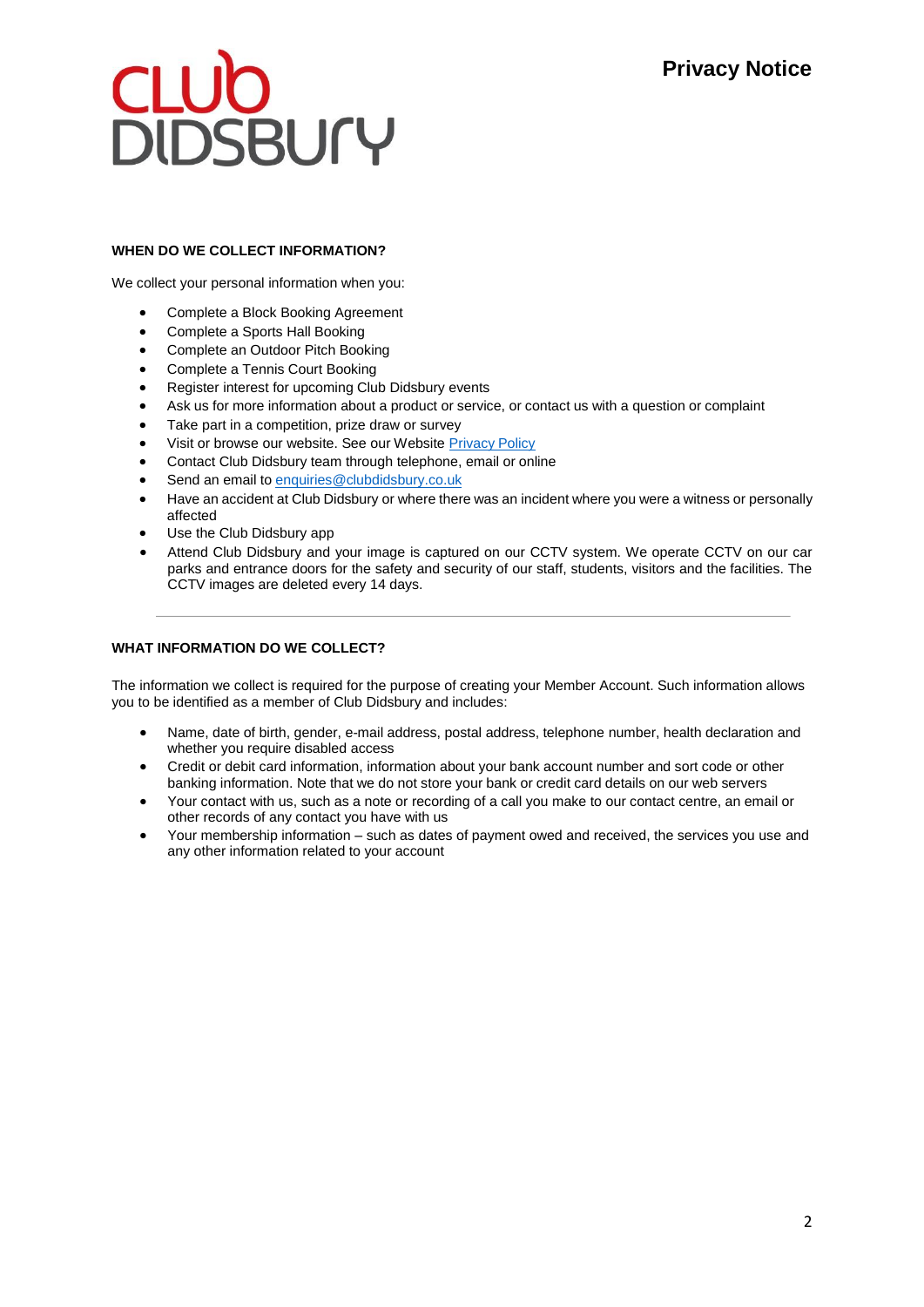## **EUGO**

### **HOW DO WE USE THIS INFORMATION?**

We will use your personal information to provide you with the services, products or information that you have requested, for administration purposes, to improve your website experience, and marketing. We may need to share your information with our service providers, associated organisations and agents for these purposes. We may use your information to:

- Process your booking through EZ Facility, our chosen bookings software.
- Bill you for using our services as part of your booking.
- Keep you informed about our services including operational matters relating to your booking.
- Provide relevant services to you.
- Contact you with offers or promotions based on our analysis of how you use our services and what we think will be of interest to you (unless you choose not to receive our marketing messages.)
- Respond to any questions or concerns you might have about our services.
- Understand how you use our services, to help us develop relevant and updated services.
- Carry out research and statistical analysis to monitor how customers use our services.
- Prevent and detect fraud or other crimes.

Where we process your personal data based on your consent you have the right to withdraw consent at any time, for example your consent to receive direct marketing. If you no longer want to receive marketing messages from us, please let us know if you wish to opt out by telephone 0161 5075308 or email us at [enquiries@clubdidsbury.co.uk.](mailto:enquiries@clubdidsbury.co.uk) Alternatively, if you are no longer a registered user, and wish to remove your consent to receive marketing content please contact by email to [enquiries@clubdidsbury.co.uk](mailto:enquiries@clubdidsbury.co.uk)

We'll store your information for as long as you are a hirer of Club Didsbury, or following cancellation and to meet legal requirements including financial audit, anti-fraud and money laundering regulations we will store your information for no more than 3 years from the last activity on the account. An 'activity' can be classified as access into a gym or a payment made on the membership account. We may contact you about Club Didsbury services during these 3 years if you have opted in to receiving marketing communications from us.

### **KEEPING YOUR PERSONAL INFORMATION SECURE**

We will ensure that the information we collect and maintain is kept secure, accurate and up to date and kept only for so long as is necessary for the purposes for which it is used.

We ensure the organisations that provide us with services related to your booking and use of Club Didsbury have appropriate security measures and only process your information in the way we have authorised them to. These organisations will not be entitled to use your personal information for their own purposes.

### **WILL WE DISCLOSE THE INFORMATION WE COLLECT TO OUTSIDE PARTIES?**

We may share information about you with:

- Service providers, agents and associated organisations to allow us to service your membership and communicate with you; for example, financial institutions to process payments, and freelance personal trainers when you sign up to classes
- Law enforcement agencies, regulatory organisations, courts or other public authorities where we have a legal obligation to do so

### **YOUR PRIVACY RIGHTS**

You have the following rights in relation to your data privacy: the right of access; the right of rectification; the right of erasure (the "right to be forgotten"); the right to restriction of processing; the right to be notified; the right to data portability; the right of objection; and the right to not be subject to automatedprofiling.